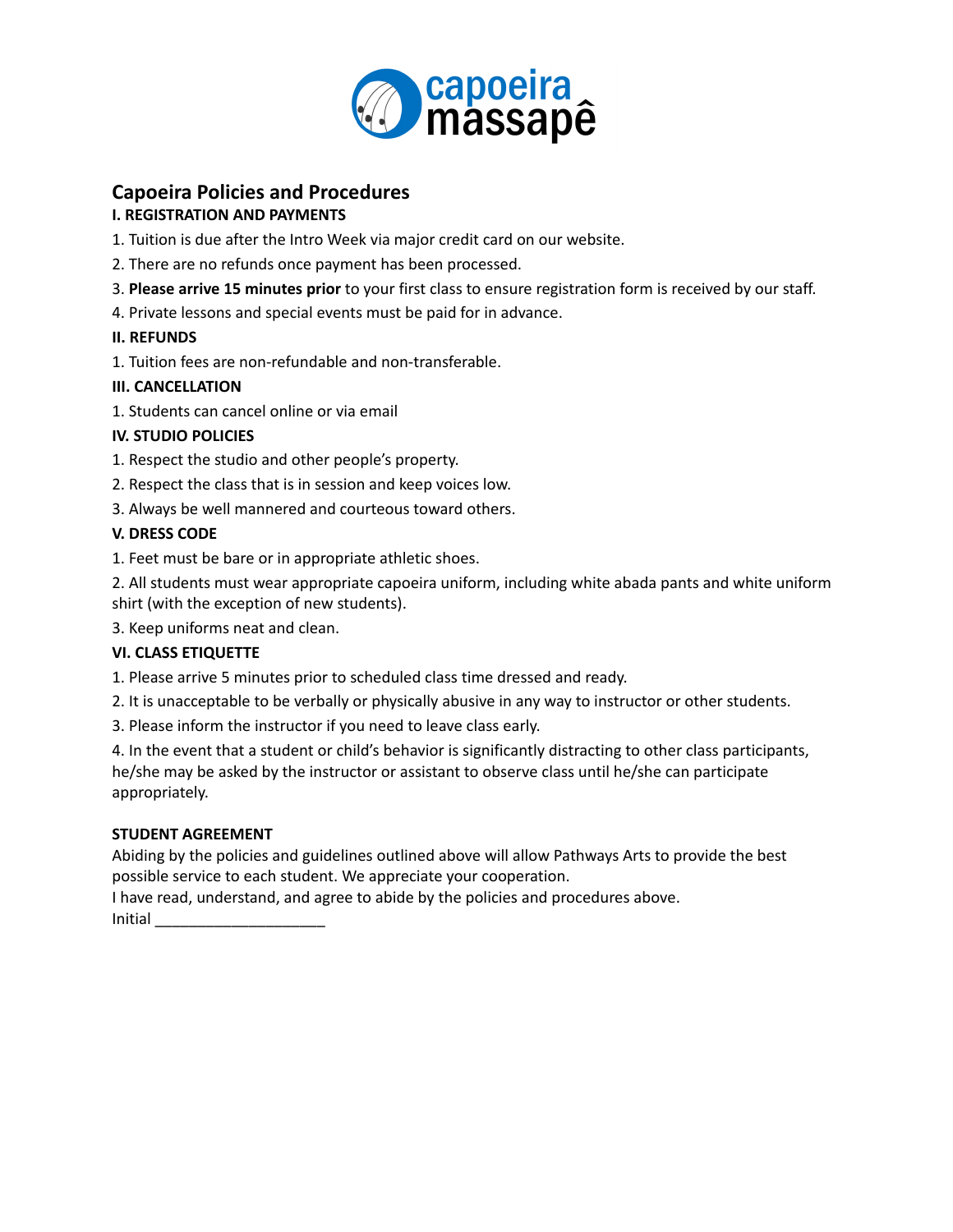# **Acknowledgement of Risk and Waiver of Liability**

**INDEMNIFICATION AND RELEASE AGREEMENT**

As the legal representative of the state of the state of the state of the state of the state of the state of the state of the state of the state of the state of the state of the state of the state of the state of the state capoeira is a martial art, dance, sport, and performing art. I understand that it is a contact activity with an inherent risk of injury. I hereby agree that in consideration of participation in Pathways Arts activities, I shall hereafter and forever fully release and discharge Pathways Arts, Professor Mico, instructors, employees, and all members from any cause of action, claim or liability for damages or expenses, including but not limited to any negligence of said club which may result from the participation in said activities, training, instruction, or related activities. I warrant the individual listed above is in generally good health and physical condition and does not suffer from any latent physical disabilities.

Signature Date

### **AUTHORIZATION FOR EMERGENCY MEDICAL ATTENTION**

I hereby give permission to the instructors, employees, agents, and representatives of Pathways Arts to call a doctor, hospital or medical service to provide emergency medical or surgical care for me while involved in capoeira activities. In the case of an emergency the instructors, employees, agents, or representatives of Pathways Arts will attempt to contact the emergency contact listed in the event of an emergency. I/We will accept the expense of medical or surgical treatment.

\_\_\_\_\_\_\_\_\_\_\_\_\_\_\_\_\_\_\_\_\_\_\_\_\_\_\_\_\_\_\_\_\_\_\_\_\_\_\_\_\_\_\_\_ \_\_\_\_\_\_\_\_\_\_\_\_\_\_\_\_\_\_\_\_\_\_\_\_\_

\_\_\_\_\_\_\_\_\_\_\_\_\_\_\_\_\_\_\_\_\_\_\_\_\_\_\_\_\_\_\_\_\_\_\_\_\_\_\_\_\_\_\_\_ \_\_\_\_\_\_\_\_\_\_\_\_\_\_\_\_\_\_\_\_\_\_\_\_\_

**HEALTH INFORMATION**

Signature Date

Capoeira is a strenuous physical and mental activity. It requires bodily contact as part of the activities as well as attention, discipline, and focus. For the protection of our students please list any physical, mental, or emotional conditions that may require special attention. This information may be shared with instructors in order to maintain as safe a training atmosphere as possible.

\_\_\_\_\_\_\_\_\_\_\_\_\_\_\_\_\_\_\_\_\_\_\_\_\_\_\_\_\_\_\_\_\_\_\_\_\_\_\_\_\_\_\_\_\_\_\_\_\_\_\_\_\_\_\_\_\_\_\_\_\_\_\_\_\_\_\_\_\_\_\_\_\_\_\_\_\_\_\_\_\_\_\_\_

\_\_\_\_\_\_\_\_\_\_\_\_\_\_\_\_\_\_\_\_\_\_\_\_\_\_\_\_\_\_\_\_\_\_\_\_\_\_\_\_\_\_\_\_\_\_\_\_\_\_\_\_\_\_\_\_\_\_\_\_\_\_\_\_\_\_\_\_\_\_\_\_\_\_\_\_\_\_\_\_\_\_\_\_\_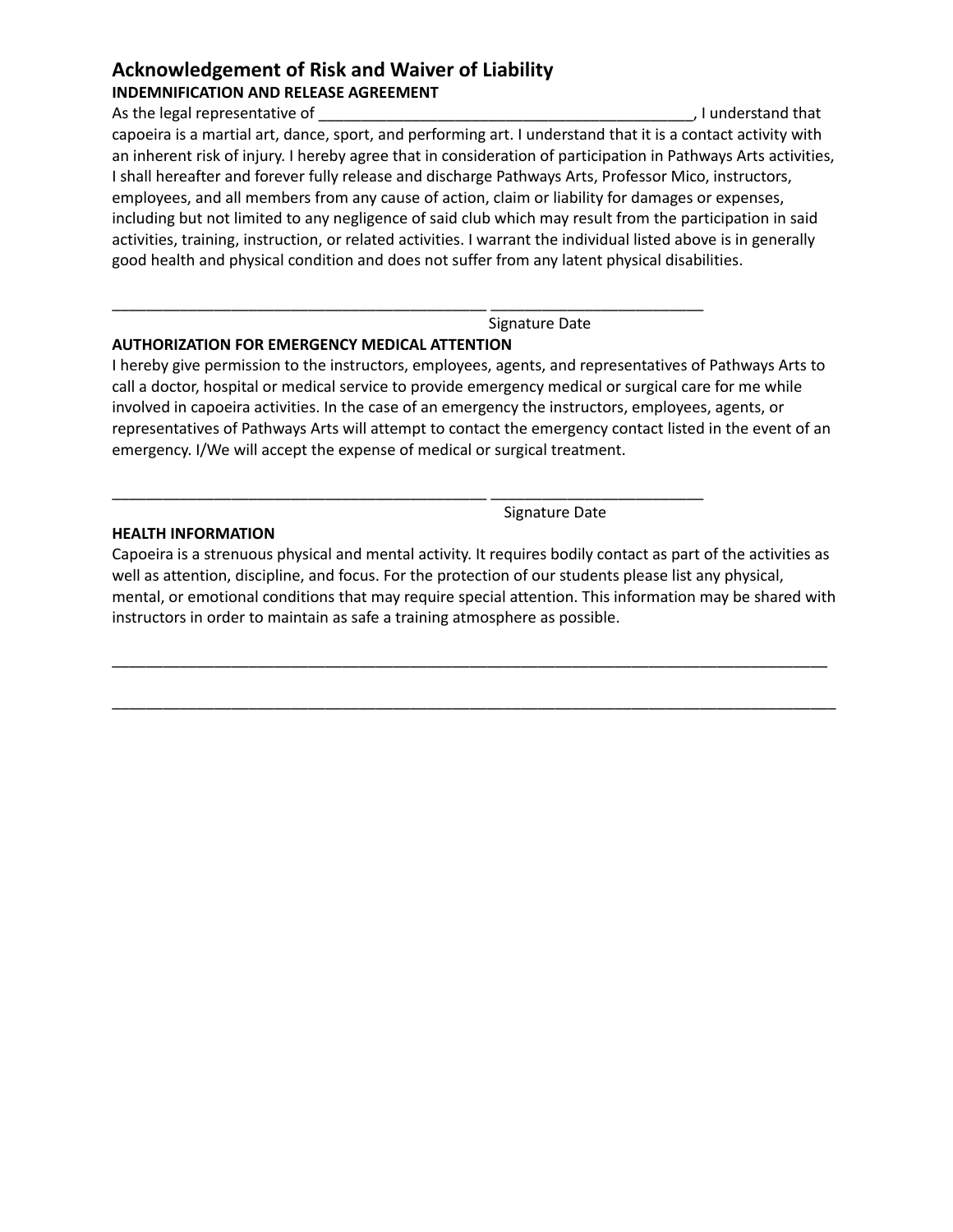## **STUDENT INFORMATION**

| Sex: $M / F$                                     |  |
|--------------------------------------------------|--|
|                                                  |  |
| Parent/Guardian Name (if under 18 years of age): |  |
|                                                  |  |
| Relationship to Student:                         |  |
|                                                  |  |
|                                                  |  |
|                                                  |  |
|                                                  |  |
| <b>EMERGENCY CONTACT</b>                         |  |
|                                                  |  |
| Relationship to Student:                         |  |
|                                                  |  |

### **VIDEO/PHOTOGRAPH CONSENT**

I/We hereby give permission to be videotaped or photographed during Allied Capoeira League activities, and for the use of videotaping and photography in publication, and/or promotional use related to Allied Capoeira League Gainesville and its programs.

\_\_\_\_\_\_\_\_\_\_\_\_\_\_\_\_\_\_\_\_\_\_\_\_\_\_\_\_\_\_\_\_\_\_\_\_\_\_\_\_\_\_\_\_\_\_\_\_\_ \_\_\_\_\_\_\_\_\_\_\_\_\_\_\_\_\_\_\_\_\_\_\_\_\_\_

Signature Date Date

## **How did you hear about us? Check all that apply:**

- o Friend (Friend's name \_\_\_\_\_\_\_\_\_\_\_\_\_\_\_\_\_)
- o Facebook
- o Google
- o Fun4GatorKids
- o Other \_\_\_\_\_\_\_\_\_\_\_\_\_\_\_\_\_\_\_\_